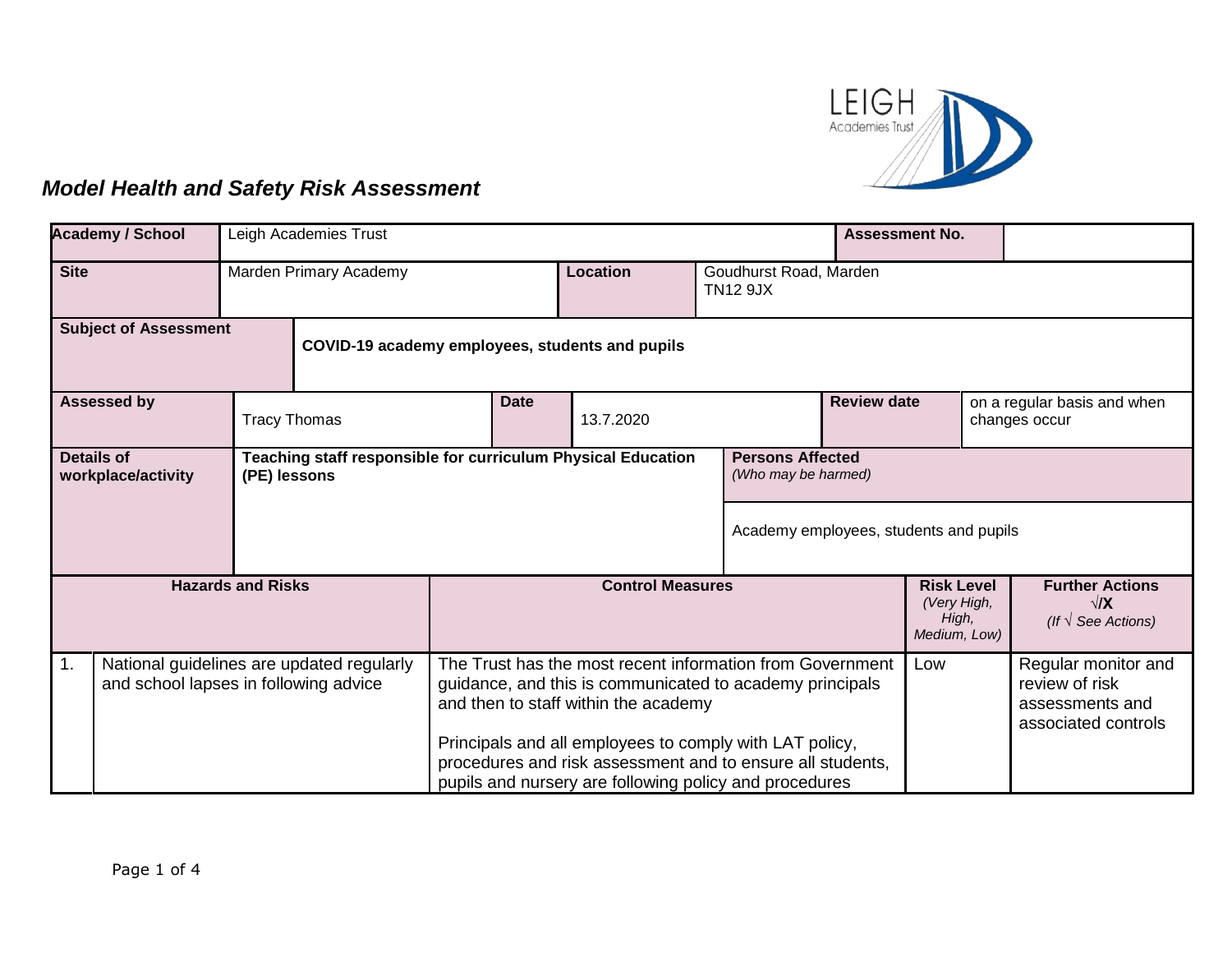|    |                                                                         | Any change in information to be shared with all staff and<br>passed on to parents                                                                                                                                                                                                                                                                                                                                                                                                                                                                                                                                                                                                                                                                                                                                                                       |        |                                                                |
|----|-------------------------------------------------------------------------|---------------------------------------------------------------------------------------------------------------------------------------------------------------------------------------------------------------------------------------------------------------------------------------------------------------------------------------------------------------------------------------------------------------------------------------------------------------------------------------------------------------------------------------------------------------------------------------------------------------------------------------------------------------------------------------------------------------------------------------------------------------------------------------------------------------------------------------------------------|--------|----------------------------------------------------------------|
| 2. | Failure to review existing PE risk<br>assessments                       | Existing PE risk assessments must be reviewed to<br>determine whether social distancing measures as<br>determined by Government Guidance and LAT risk<br>assessments can be effectively maintained before re-<br>commencing physical education.<br>Teaching staff must revise risk assessments and implement<br>changes to physical education activities that include social<br>distancing measures and ensure these are included in the<br>relevant written risk assessments<br>Ensure teaching plans are consistent with the requirement<br>of LAT expectations which have been developed in<br>response to UK government guidance<br>Review risk assessments periodically or following any<br>reason why they may no longer be valid.<br>Refer to specific UK Government and industry guidance<br>Monitor risk controls to ensure they are effective | Low    |                                                                |
| 3. | Activities taking place in PE lessons and<br>physical activity sessions | Pupils should be kept in consistent groups with reference to<br>the LAT response to the most recent government advice.<br>Maximizing the distance between pupils (social distancing)<br>is particularly important due to the way in which people<br>breathe during exercise                                                                                                                                                                                                                                                                                                                                                                                                                                                                                                                                                                             | Medium | <b>Monitor effectiveness</b><br>of revised control<br>measures |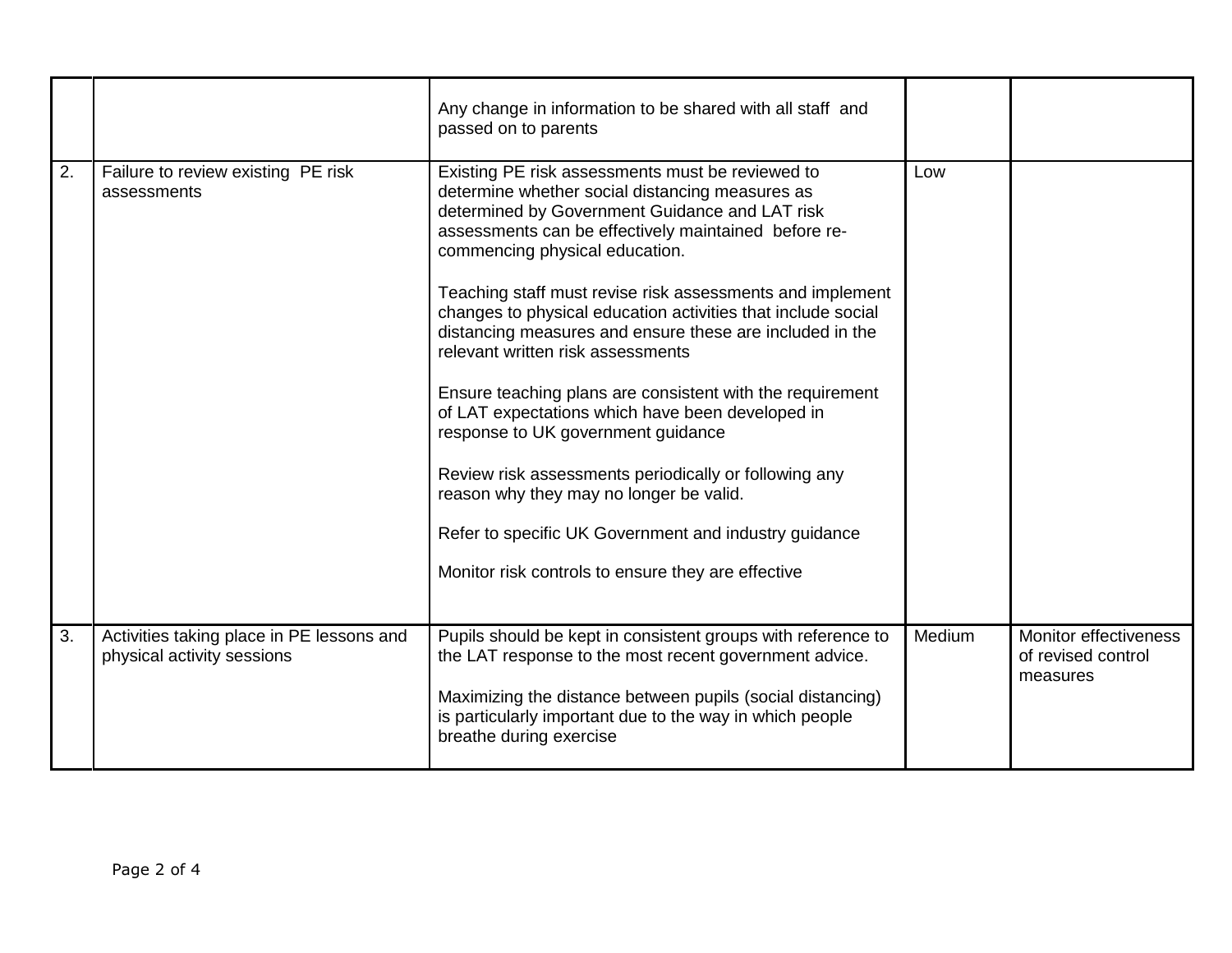|    |                                                                  | Agree what learning is appropriate and identify curriculum<br>priorities. Determine strictly non-contact activities and<br>ensure these conditions are explained to pupils<br>Agree revised expectations and required adjustments to<br>practical sessions<br>Ensure the impact of the measures agreed on staff and on<br>pupils with protected characteristics when determining the<br>best approach<br>Outdoor sports should be prioritised where possible, and<br>large indoor spaces where it is not.                                                                                          |     |                                                                              |
|----|------------------------------------------------------------------|----------------------------------------------------------------------------------------------------------------------------------------------------------------------------------------------------------------------------------------------------------------------------------------------------------------------------------------------------------------------------------------------------------------------------------------------------------------------------------------------------------------------------------------------------------------------------------------------------|-----|------------------------------------------------------------------------------|
| 4. | Lack of protective measures and hygiene                          | Follow LAT requirements and associated risk assessments<br>for social distancing throughout the academies between<br>pupils and between members of staff.<br>All teachers and students / pupils must adhere to good<br>personal hygiene measures and clean their hands<br>thoroughly and more often than usual using soap and<br>running water or hand sanitiser.<br>All sports equipment must be cleaned (disinfected)<br>thoroughly after each use by individual groups<br>Planning for and discouraging the sharing of equipment<br>should be considered to mitigate against virus transmission | Low | Regular monitoring of<br>effectiveness of<br>compliance during<br>PE lessons |
| 5. | Changing areas not cleaned regularly and<br>no social distancing | Changing areas should be wiped clean after each lesson<br>using appropriate products in accordance with school<br>disinfecting procedures.                                                                                                                                                                                                                                                                                                                                                                                                                                                         |     |                                                                              |